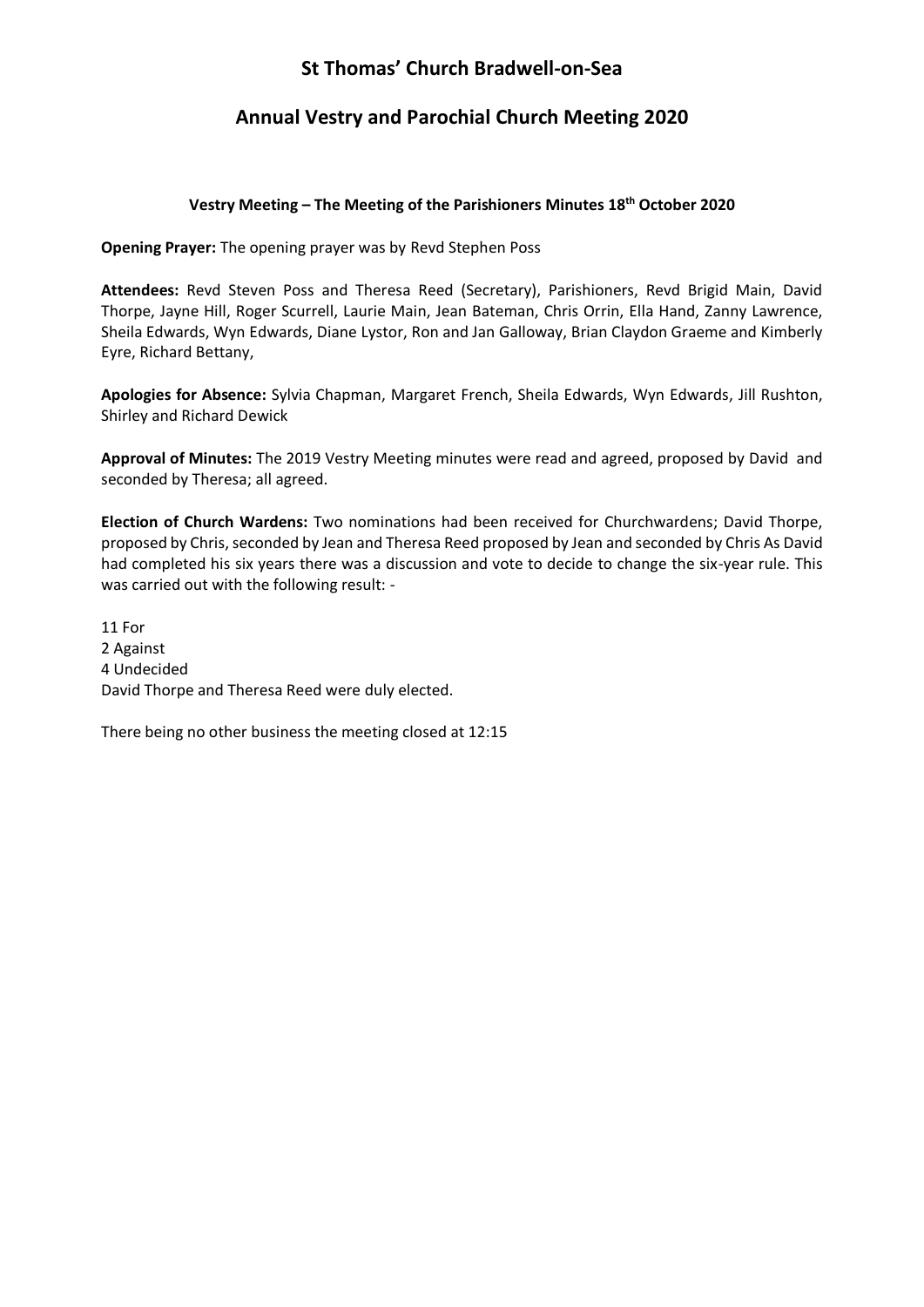## **St Thomas' Church Bradwell-on-Sea**

## **Annual Vestry and Parochial Church Meeting 2020**

### **Annual Parochial Church Meeting Minutes 18th October 2020**

**Attendees:** Revd Steven Poss and Theresa Reed (Secretary), Parishioners, Revd Brigid Main, David Thorpe, Jayne Hill, Roger Scurrell, Laurie Main, Jean Bateman, Chris Orrin, Ella Hand, Zanny Lawrence, Sheila Edwards, Wyn Edwards, Diane and Den Lystor, Ron and Jan Galloway, Brian Claydon Graeme and Kimberly Eyre, Richard Bettany,

**Apologies for Absence:** Sylvia Chapman, Margaret French, Sheila Edwards, Wyn Edwards, Jill Rushton, Shirley and Richard Dewick

**Approval of Minutes:** The 2019 Annual Parochial Church Meeting minutes were read and agreed, proposed by David, seconded by Richard; all agreed.

### **Report on the Electoral Roll:**

David reported on the Electoral Roll: At present there are 25 parishioners on the Church Electoral Roll, following the sad loss of Dick French. 19 regular attenders, 6 of whom are not resident within the parish.

### **Rector's Report**

Revd Steven Poss summarised the church year from his perspective, including the services and special services and many social events that took place during the year. He also reported that the school was continuing to improve, although not at the rate that had been hoped and that the Trustees had been very helpful in this process.

Covid had presented many issues with services but he was extremely appreciative of the support that had been provided by David and Laurie, David said that working with the other parishes had been very beneficial during the year, with excellent co-operation throughout.

Zanny expressed her thanks on behalf of the whole church for the work that Steven continues to do and this was endorsed by all.

**2019 Annual Report and Accounts for the Parochial Church Council of St Thomas Church Bradwell-on-Sea.** By the Secretary Theresa Reed and the Treasurer Laurie Main

Laurie summarised the annual report that had been approved by the PCC. The report was produced to the Church of England approved format and highlighted all issues of St Thomas Church Bradwell-on-Sea over the last year. The Treasurer then covered all the financial aspects of the report, explaining and answering questions of the detail of the accounts.

The Secretary and Treasurer were thanked for all their work on preparing this comprehensive and encouraging report and the detailed accounts. The accounts had been independently examined by Antony Hutson. A vote of thanks was recorded for Mr Hutson's work and it was agreed that the PCC will write a letter of thanks to him. **[Action Theresa Reed]**

Revd Steven Poss suggested that the Church's Mission Statement should be reviewed and this was recorded as an action by the PCC. **[Action PCC]**

**Churchwardens Report** read by David Thorpe (see attached report)